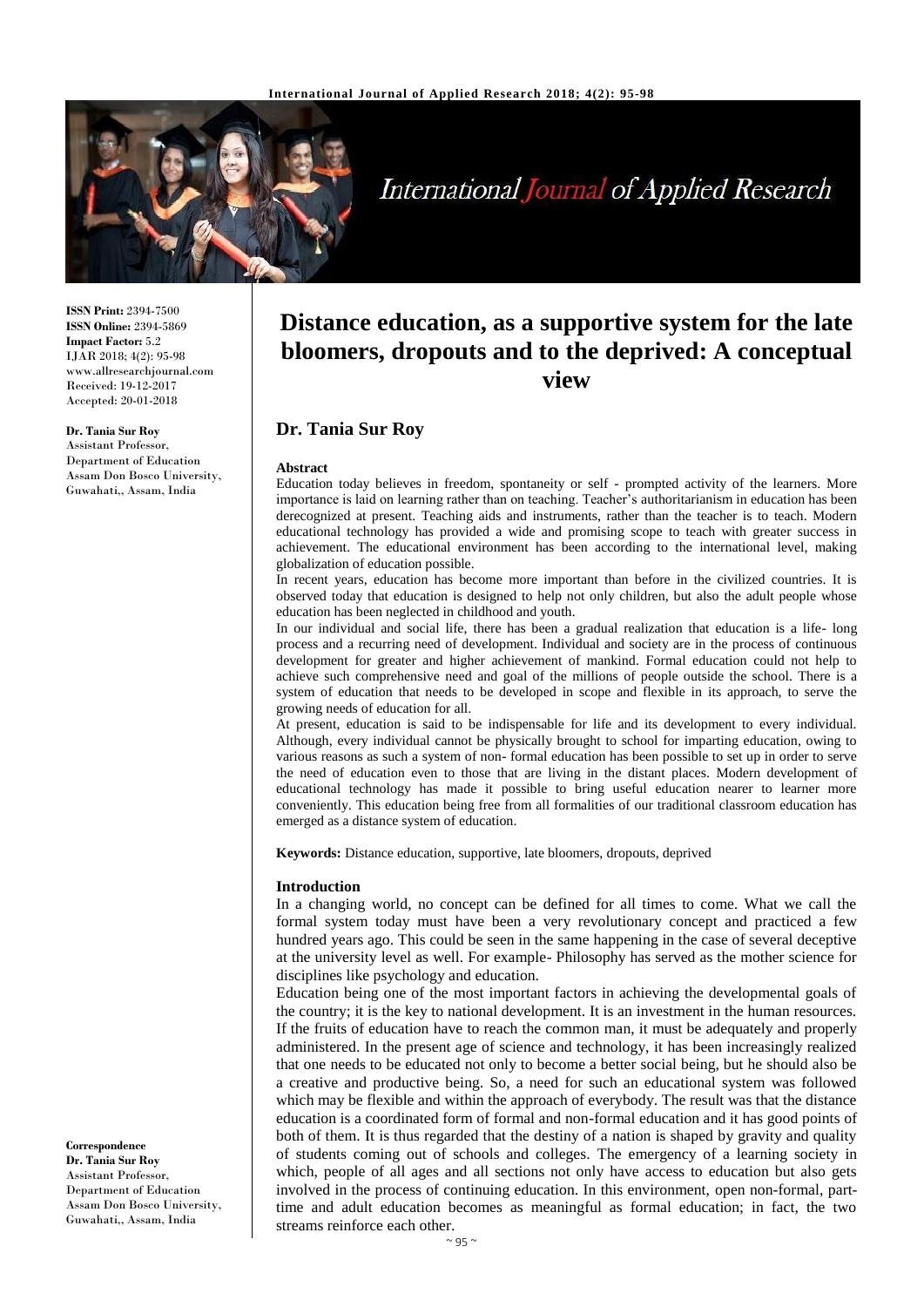In the present scenario, the higher education system as a whole is faced with many issues of concern like financial and management, including assess, equity, relevance and reorientation of program me by laying emphasis on values, ethics and quality of higher education together with the assessment of institutions and their accreditation. These issues are of vital importance for the country as it is engaged in the use of higher education as a powerful tool to build knowledge based society of the 21<sup>st</sup> century.

#### **Operational Definition of the Terms**

- Late bloomers someone who becomes successful, educated, productive etc. at a later time in life than other people.
- Dropouts-a person who leaves school, college or University before completing his/her course or qualification.
- Deprived to remove or withhold something from the enjoyment or possession of.

Distance mode of learning being flexible in nature can be adopted to the needs of individuals organizing distance education courses, needs sufficient financial help, brilliant and devoted teachers, expert planning, creative organization of teaching programmes, dynamic leadership, efficient academic arrangement and effective implementation strategies. There is a general complaint that offering different academic courses through distance education system will deteriorate the standards or quality of education. However, a good deal of thinking and planning is needed before launching courses through distance mode of learning. A noteworthy feature of distance education is that it needs massive organizational effort which is similar to industrial organization. Thus, we see that distance education institutions have two distinct characteristics – academic and industrial

The 'academic' represents the development and preparation of course material, whereas 'industrial' refers to production and distribution of educational material.

Distance education thus represents distance teaching plus distance learning. The operating activities are split into two– a) Course sub-system

b) Student support system

## **Student support services**

Being an innovative system, distance education has always been open to all teaching methods and media. It is a teaching learning system which combines both teaching and learning activities. It imparts education to students at a distance. The earlier exponents of the system, correspondence educator laid greatest emphasis on instructional printed course material. But, in due course of time, the concept of two way communication was indocile into the system to make it more effective. The tremendous development of communication technology in recent years provided a wide choice to distance educator to integrate new media into the distance education teaching learning processes. This led to a change of thinking among distance educator and it was realized that even though the printed course material would continue to be the main stay of the distance education system, integration of (communication) technological devices could greatly help in strengthening the teaching learning process.

As distance education is gaining more and more popularity, varied target groups were drawn to the system and the institutes had to devise varied teaching learning programmes to cater to the needs of ever increasing number of learners. In this developmental process, distance educators realized the need of well-organized student support services. And communication technology came to be recognized as an effective support service both for the teacher and the learner.

 Extending comprehensive learner support through study centers viz, counseling and library facilities besides laboratory facilities and multimedia learning assistance.

#### **Distance Education Helps to Meet the Needs of the Vast Population**

The system of distance education has tremendous potential to fulfill the enormous responsibility of universalization and democratization of education as it holds the promise of checking the falling standards at reasonable costs making the maximum use of media and technology and providing education according to the needs of the country. At the same time, there are structured, well prepared instructional packages which are produced by a multi-disciplinary team of experts for the use of distance education learners.

In defining distance education, emphasis the planning aspects of learning in places and at times that are more convenient for learners rather than teachers or teaching institutions. To quote their definition in the 'Principles and theories of education'- 'Distance Education is planned learning that normally occurs in a different place from teaching and as a result requires special techniques of course design' special instructional techniques, special methods of communication by electronic and other technology as well as special organizational and administrations arrangements'. Desmond Keegan has enumerated the characteristics of the concepts of distance education that provide operational facilities for the use of distance education. Separation of teacher and learner emphasizes that the latter can learn autonomously. While, he can learn of his own, there is the educational organization which does the planning for him. A variety of media are used to teach the students. Efforts are also made to provide interaction between the teacher and the students. There may be an occasional peer group interaction. On the whole the student learns on his own which may be described as privatization of institutional learning.

The Indian Education Commission, 1964-66 has pointed out, "There must be a method of taking education to the millions to depend upon their own efforts to study, whenever they can find time to do so. We consider that distance education course provides the right answer for these institutions". Due to the effective utilization of various media, methods and materials by the efforts of the educationist, curriculum planners, financial management, infrastructural facilities and researches in the programme, distance education system is becoming more successful today. Not only for eradicating mass illiteracy but also for meeting the ever increasing demand for higher and quality education.

India's Constitution has promised to provide equal opportunities to every individual. But in class room situation only a few students can be benefited. The students who for one or the other reasons cannot attend the school remain neglected. India is a developing country. A large number of populations are living in remote areas and the promise of equalization of education is meaningless to them. Hence,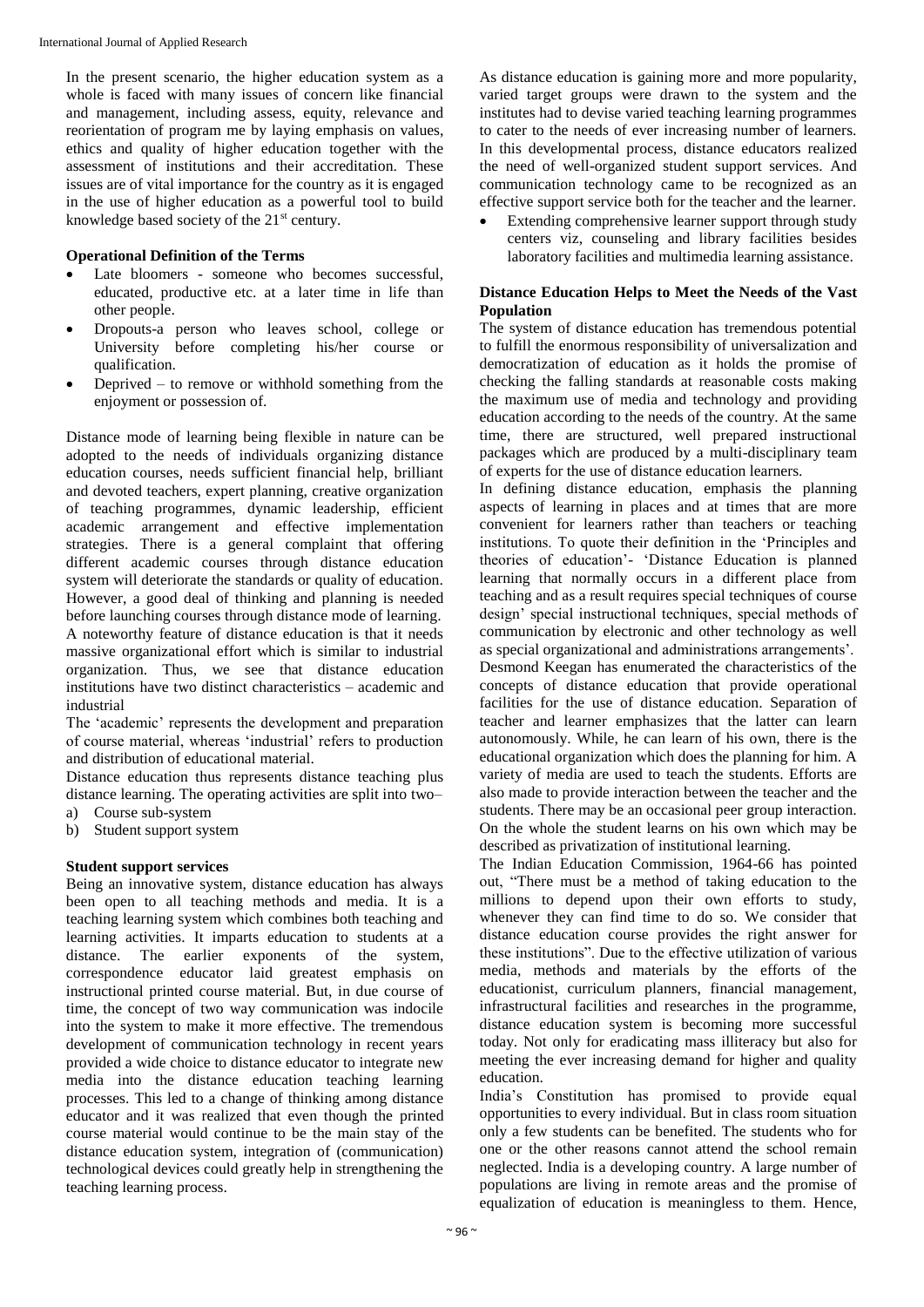educational programmes should be conceived for development and operation to a massive scale to make it possible. For them to contribute to the rational goal of achieving universalization an academic quality to all is a must. In this regard, distance education implies the full development of the new means of communication. It uses all the educational methods and media offered by the communication technology for the dissemination of information and knowledge. Thus distance education helps to meet the needs of the vast population. And the effectiveness of education depends largely on how well it is managed. The criticality of the functioning factors has been very well recognized in the reports of various Commissions in the past as well as the national policy of education in India.

Elimination of illiteracy has been one of the major concerns of our government since independence. An ambitious programme of social development was launched in the First Five Year Plan. Although providing of funds in the 2<sup>nd</sup>, 3<sup>rd</sup> and 4th plans was meagre, several programmes at the state level as well as the national level were launched. The government then launched programmes on a massive scale in 1978 known as National adult education programme. This programme was relevant to the environment and learners need, flexible with regard to duration, time, location, and instructional arrangements and open to diversity in curriculum, teaching learning materials and methods.

Distance education as a mode of teaching has become popular with the establishment of two open universities in our countries. In 1982, the Andhra Pradesh Government gave a lead to the country by starting the first state level Open University in India, Andhra Pradesh Open University located in Hyderabad. And in 1985 Indira Gandhi National Open University was established with a Parliamentary act. This was to strengthen distance education in the country. IGNOU is serving as a significant land mark in the development of distance education in our country, through different media.

Since independence in 1947, Indian adult education has been dominated by an ideology of westernization. The changing policy environment for adult education in India in recent years is set in the historical context of shifting educational priorities in response to the changing nature of the individual state and its developmental approach. In the Indian context, adult education in general deals narrowly with adult literacy education. Hence, the focus is on adult literacy policy and programme and not on adult education in the broad sense. Nevertheless, an effort is made to highlight the extent to which general education policy has paid attention to non-formal education with the formal education. (Daswami. C.G *et al*., 2000, pp. 3, 68) [5]

## **Parameters of Distance Education**

Emergency of Distance education is described by Henry Deinzeide as the 'Copernican Revolution' changing the center of gravity from teacher centered mentality to the student centered approach. Distance has been defined by many and most of the definition described it through two parameters; distance between the learner and the teacher and stricter of the teaching-learning programmesDesmond Keegan has considered some definitions of Distance Education and given the following main elements in the definition.

## **Distance**

- The separation of the teacher and the learner which distinguishes it from face to face study.
- The influence of educational organization which distinguishes it from private study.
- The use of technical media, usually print, to write teachers and learners to carry the educational contents.
- The provision of two-way communication so that students may benefit from or even initiate dialogue.
- The possibility of occasional meetings of both didactic and socialization purposes and
- The participation in an industrialized form of education which if accepted contains genus or radical separation of distance education from other forms.

## **Structure**

Structure of the educational institutions resembling industrial form, should carry out the following functions-

- **Course Creation:** 'After Studies' and 'market survey' develops the courses on learning programmes that would serve the needs and requirements of the target groups.
- **Course production:** To multiply the learning material in print and audio-visual forms to fulfill the needs of students enrolled.
- **Course transmission:** Through the educational network, the contents are carried to the students
- **Evaluation:** To carry out continuous evaluation to help the learners in their studies and the end of the students and certification.

The structure should enable us to develop 'knowledge' to serve large scale needs of learning society. (Keegan Desmond, 1986, p. 31)<sup>[6]</sup>

In order to function properly, any educational institution must keep the following points in mind.



**Fig 1**